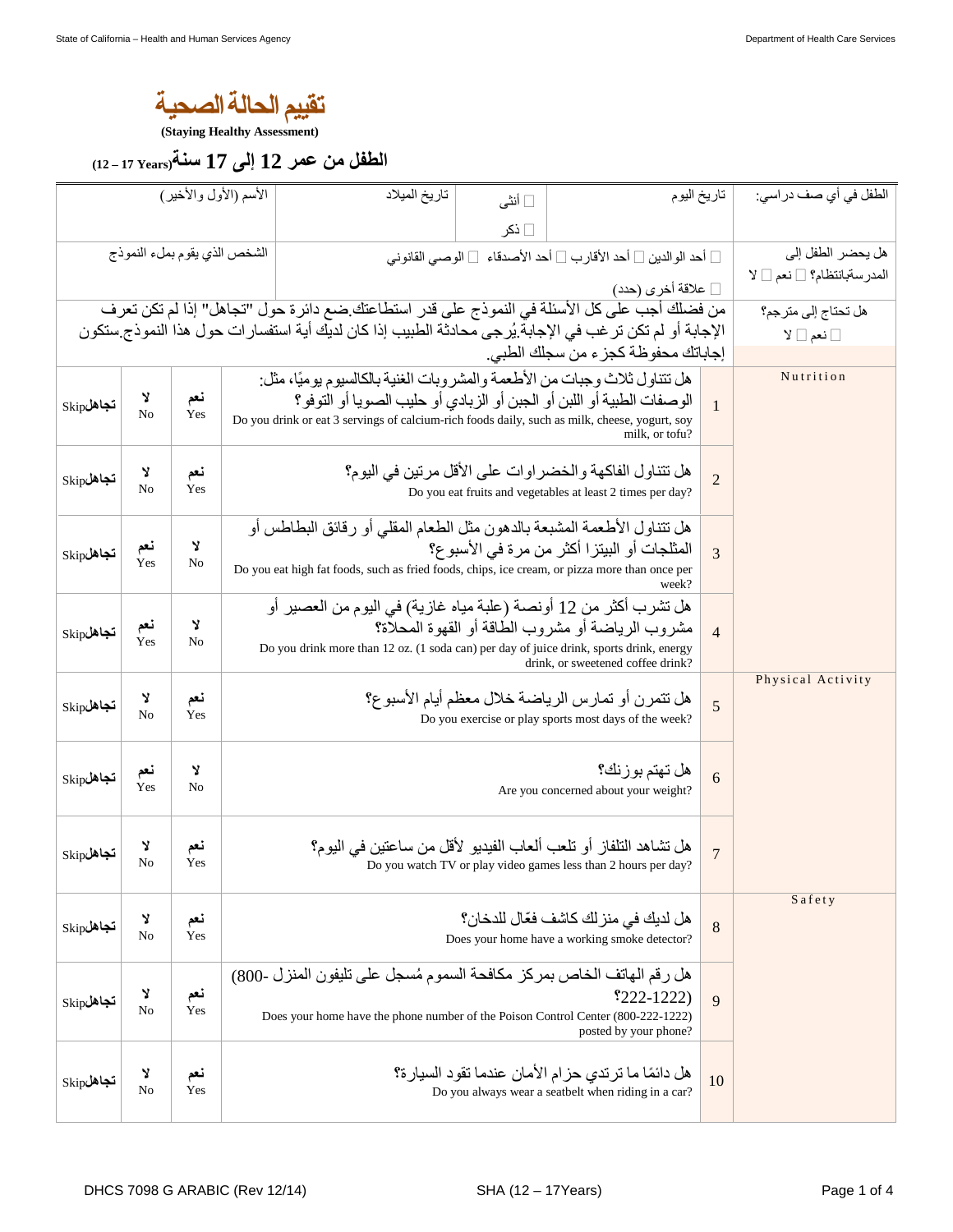| $\mathrm{Skip}$ تجاهل | نعم<br>Yes          | Y<br>No             | هل تقضـي وقتًا بـالمنز ل بينمـا يو جد مسدس؟<br>Do you spend time in a home where a gun is kept?                                                                                                                                                                                      | 11 |                               |
|-----------------------|---------------------|---------------------|--------------------------------------------------------------------------------------------------------------------------------------------------------------------------------------------------------------------------------------------------------------------------------------|----|-------------------------------|
| تجاهلSkip             | نعم<br>Yes          | Y<br>No             | هل نقضي وقتًا مع أي شخص يحمل مسدسًا أو سكينًا أو أي سلاح آخر؟<br>Do you spend time with anyone who carries a gun, knife, or other weapon?                                                                                                                                            | 12 |                               |
| $\mathrm{Skip}$ تجاهل | צ<br>N <sub>o</sub> | نعم<br>Yes          | هل دائمًا ما تر تدى خوذة أثناء ركوب الدر اجة أو لوح التز لج أو السكوتر ؟<br>Do you always wear a helmet when riding a bike, skateboard, or scooter?                                                                                                                                  | 13 |                               |
| $\mathrm{Skip}$ تجاهل | نعم<br>Yes          | Y<br>No             | هل تعرضت من قبل لإساءة المعاملة أو العنف؟<br>Have you ever witnessed abuse or violence?                                                                                                                                                                                              | 14 |                               |
| $\mathrm{Skip}$ تجاهل | نعم<br>Yes          | Y<br>No             | هل قام أحد بضربك أو صفعك أو ركلك (أو قمت أنت بضرب أي أحد) العام<br>الماضي؟<br>Have you been hit, slapped, kicked, or physically hurt by someone<br>(or have you hurt someone) in the past year?                                                                                      | 15 |                               |
| $\mathrm{Skip}$ تجاهل | نعم<br>Yes          | Y<br>N <sub>o</sub> | هل تشعر بالخوف أو عدم الأمان في المدرسة أو في الحي<br>(أو قام أحد بتخويفك عن طريق الإنترنت)؟<br>Have you ever been bullied or felt unsafe at school or in your neighborhood (or been cyber-<br>bullied)?                                                                             | 16 |                               |
| $\mathrm{Skip}$ تجاهل | צ<br>N <sub>o</sub> | نعم<br>Yes          | هل تقوم بتنظيف أسنانك يوميًا باستخدام فرشاة وخيط الأسنان؟<br>Do you brush and floss your teeth daily?                                                                                                                                                                                | 17 | Dental Health                 |
| $\mathrm{Skip}$ تجاهل | نعم<br>Yes          | Y<br>N <sub>o</sub> | هل تشعر أحيانًا بالحزن أو بالاكتئاب أو باليأس؟<br>Do you often feel sad, down, or hopeless?                                                                                                                                                                                          | 18 | Mental Health                 |
| $\mathrm{Skip}$ تجاهل | نعم<br>Yes          | Y<br>N <sub>0</sub> | هل تقضي وقتًا مع أحد المدخنين؟<br>Do you spend time with anyone who smokes?                                                                                                                                                                                                          | 19 | Alcohol, Tobacco,<br>Drug Use |
| $\mathrm{Skip}$ تجاهل | نعم<br>Yes          | Y<br>No             | هل تدخن أو تمضغ التبغ؟<br>Do you smoke cigarettes or chew tobacco?                                                                                                                                                                                                                   | 20 |                               |
| $\mathrm{Skip}$ تجاهل | نعم<br>Yes          | Y<br>No             | هل تستخدم أو تشم موادًا للوصول إلى حالة النشوى مثل الماريجوانا أو الكوكايين<br>أو نو عًا مركزًا من الكوكابين أو الميثامفيتامين أو عقار الملوسة، إلخ ؟<br>Do you use or sniff any substance to get high, such as marijuana, cocaine, crack,<br>Methamphetamine (meth), ecstasy, etc.? | 21 |                               |
| $\mathrm{Skip}$ تجاهل | نعم<br>Yes          | Y<br>No             | هل تستخدم أدو ية ليست مو صو فة لك من قبل الطبيب؟<br>Do you use medicines not prescribed for you?                                                                                                                                                                                     | 22 |                               |
| $\mathrm{Skip}$ تجاهل | نعم<br>Yes          | Y<br>No             | هل تشرب الكحول مر ة واحدة أو أكثر خلال الأسبو ع؟<br>Do you drink alcohol once a week or more?                                                                                                                                                                                        | 23 |                               |
| $\mathrm{Skip}$ تجاهل | نعم<br>Yes          | Y<br>No             | هل عندما تشر ب الكحو ل تشر ب لدر جة الثمل أم لدر جة أن يُغمى عليك؟<br>If you drink alcohol, do you drink enough to get drunk or pass out?                                                                                                                                            | 24 |                               |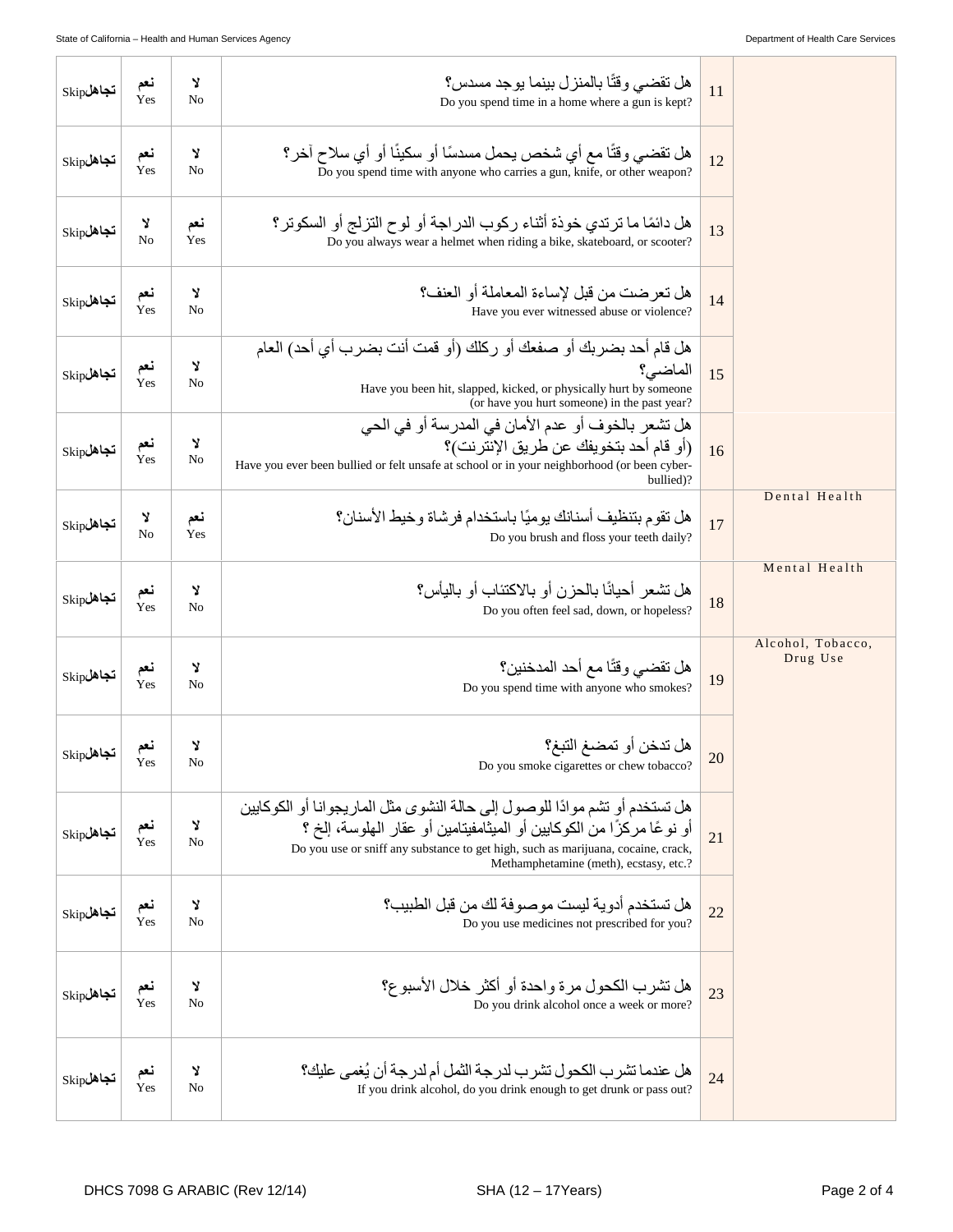| $\mathrm{Skip}$ تجاهل | نعم<br>Yes             | Y<br>No    | هل يعاني أحد أفر اد العائلة أو الأصدقاء من مشكلة مع المخدر ات أو الكحول؟<br>Do you have friends or family members who have a problem with drugs or alcohol?                                                                                                                            | 25 |                 |
|-----------------------|------------------------|------------|----------------------------------------------------------------------------------------------------------------------------------------------------------------------------------------------------------------------------------------------------------------------------------------|----|-----------------|
| $\mathrm{Skip}$ تجاهل | نعم<br>Yes             | Y<br>No    | هل تقود السيار ة بعد شرب الكحول أو تركب سيارة يقودها شخص يشرب<br>الكحو ل أو يتعاطى المخدر ات؟<br>Do you drive a car after drinking, or ride in a car driven by someone who has been drinking<br>or using drugs?                                                                        | 26 |                 |
|                       |                        |            | لا يمكن مشاركة إجاباتك المتعلقة  بالجنس وتنظيم الأسرة مع أي شخص بما فيهم والداك بدون إذنك.                                                                                                                                                                                             |    |                 |
| $\mathrm{Skip}$ تجاهل | نعم<br>$Y_{\text{es}}$ | Y<br>No    | هل أجبرت من قبل أو تم الضغط عليك لممارسة الجنس؟<br>Have you ever been forced or pressured to have sex?                                                                                                                                                                                 | 27 | Sexual Issues   |
| $\mathrm{Skip}$ تجاهل | نعم<br>Yes             | צ<br>No    | هل قمت من قبل بممارسة الجنس عن طريق (الفم أو المهبل أو الشرج)؟<br>إذا كانت الإجابة بلا فتوجه إلى سؤال رقم 35.<br>Have you ever had sex (oral, vaginal, or anal)? If no, skip to question 35.                                                                                           | 28 |                 |
| $\mathrm{Skip}$ تجاهل | نعم<br>Yes             | Y<br>No    | هل تعتقد أنك تعاني أنت أو شريكك من الأمر اض التي تنتقل عن طريق الاتصال<br>الجنسي مثل المتنثر ة أو مرض السيلان أو الثآليل التناسلية، إلخ ؟<br>Do you think you or your partner could have a sexually transmitted infection (STI), such as<br>Chlamydia, Gonorrhea, genital warts, etc.? | 29 |                 |
| $\mathrm{Skip}$ تجاهل | نعم<br><b>Yes</b>      | Y<br>No    | هل مار ست أنت أو أحد من شركائك الجنس مع أشخاص آخرين خلال العام<br>الماضي؟<br>Have you or your partner(s) had sex with other people in the past year?                                                                                                                                   | 30 |                 |
| $\mathrm{Skip}$ تجاهل | نعم<br>Yes             | Y<br>No    | هل مارست أنت أو أحد من شركائك الجنس بدون وسائل تنظيم النسل خلال العام<br>الماضي؟<br>Have you or your partner(s) had sex without using birth control in the past year?                                                                                                                  | 31 |                 |
| $\mathrm{Skip}$ تجاهل | Y<br>N <sub>o</sub>    | نعم<br>Yes | هل استخدمت وسيلة لتحديد النسل خلال المرة الأخيرة التي مارست فيها الجنس؟<br>The last time you had sex, did you use birth control?                                                                                                                                                       | 32 |                 |
| $\mathrm{Skip}$ تجاهل | نعم<br>Yes             | Y<br>No    | هل مارست الجنس أنت أو أحد من شركائك بدون واق ذكر ي خلال العام الماضي؟<br>Have you or your partner(s) had sex without a condom in the past year?                                                                                                                                        | 33 |                 |
| تجاهلSkip             | צ<br>N <sub>o</sub>    | نعم<br>Yes | هل استخدمت أنت أو شر يكك و اقيًا ذكر يًا خلال المر ة الأخير ة لممار سة الجنس؟<br>Did you or your partner use a condom the last time you had sex?                                                                                                                                       | 34 |                 |
| $\mathrm{Skip}$ تجاهل | نعم<br>Yes             | צ<br>No    | هل لديك استفسار ات عن توجهك الجنسي (الجنس الذي تميل إليه) أو الـهويـة<br>الجندرية (هل تشعر بأنك ولد أم فتاة أو جنس أخر)؟<br>Do you have any questions about your sexual orientation (who you are attracted to) or<br>gender identity (how you feel as a boy, girl, or other gender)?   | 35 |                 |
| تجاهلSkip             | نعم<br>Yes             | צ<br>No    | هل لديك أية مخاو ف أو  استفسار ات تتعلق بصحتك؟<br>Do you have any other questions or concerns about your health?                                                                                                                                                                       | 36 | Other Questions |

.<br>إذا كانت الإجابة بنعم، يُرجى الشرح: